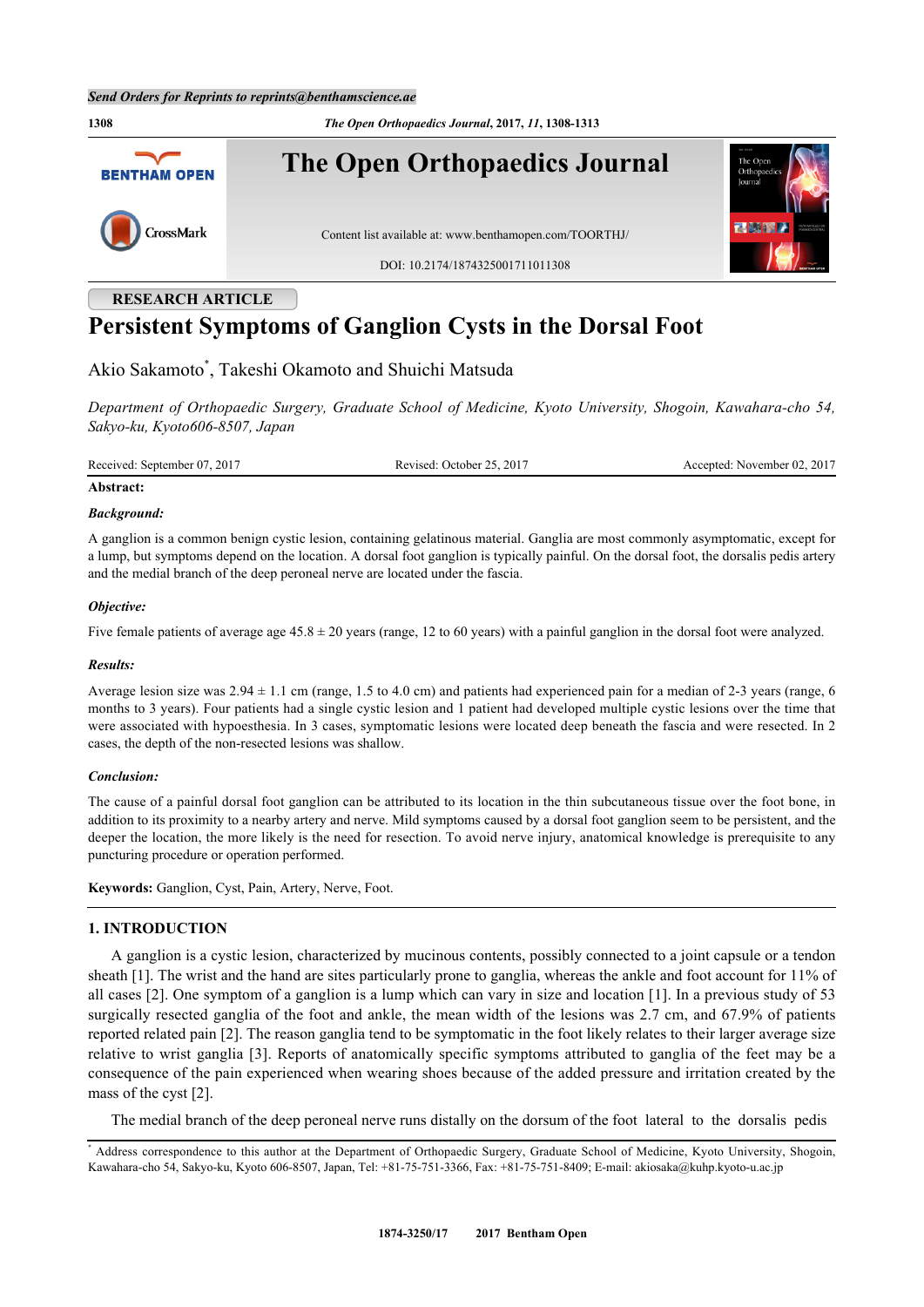artery under the fascia [[4\]](#page-4-3). The nerve innervates the area of the first interdigital cleft [[5\]](#page-4-4). Symptoms associated with peripheral nerve involvement as a result of a ganglion in the dorsal foot have been reported [\[1](#page-4-0), [6\]](#page-4-5). The current report describes 5 cases of ganglia in the dorsal foot; in 3 cases the ganglia were resected. All patients were symptomatic with regard to pain and one patient had neurological symptoms. Anatomical associations with the dorsalis pedis artery and the medial branch of the deep peroneal nerve were assessed as a possible cause of the pain for the purpose of providing appropriate treatment.

## **2. CASES**

The clinical data are summarized in Table (**[1](#page-1-0)**). From the consultation file, a total of 5 cases with a ganglion in the dorsal foot were found. The 5 cases were in 5 female patients with an average age of  $45.8 \pm 20$  years (range, 12 to 60) years). Clinical signs and symptoms included a mass (lump) and pain, respectively, in all cases. The duration of the signs and symptoms ranged from 6 months to 3 years (median duration 2 and 3 years, respectively). There was no history of trauma or injury. One case reported numbness in the dorsal foot. On physical examination, hypoesthesia was confirmed in the area of the first interdigital cleft, where the medial branch of the deep peroneal nerve was associated.

<span id="page-1-0"></span>

|  | Table 1. Clinical summary of dorsal foot ganglia. |  |  |
|--|---------------------------------------------------|--|--|
|  |                                                   |  |  |

| Age,<br>$ {\rm Case} _{\rm Gender}$ | <b>Side</b> | Size (width)     | <b>Symptom</b>       | Terml          | Bone(s)                                | Lesion depth | Artery in<br><b>Relation to</b><br>Fascia | <b>Peroneal Nerve</b><br>in Relation to<br>Fascia | <b>Resection</b> |
|-------------------------------------|-------------|------------------|----------------------|----------------|----------------------------------------|--------------|-------------------------------------------|---------------------------------------------------|------------------|
| 55.F                                | ⊷           | 4 cm             | pain                 | 3v             | talus-navicular                        | deep         | above                                     | above                                             |                  |
| 12, F                               | ⊷           | 1.5 cm           | pain                 |                | $ 2-3 \text{ y} $ cuneiform-metatarsus | deep         | above                                     | above                                             |                  |
| 60 F                                |             | 3 cm (multiple)  | Pain and<br>numbness | $6 \text{ mo}$ | talus.<br>cuneiform-metatarsus         | shallow      | under                                     | under                                             |                  |
| 42. F                               |             | $2.2 \text{ cm}$ | pain                 | $2-3$ y        | cuneiform                              | deep         | side                                      | side                                              |                  |
| 66.F                                | R           | 4 cm             | pain                 | V              | cuneiform                              | shallow      | under                                     | under                                             |                  |

<span id="page-1-1"></span>Artery: dorsalis pedis artery, F: female, Peroneal N: medial terminal branch of deep peroneal nerve, L: left, M: male, mo: month, R: right, y: year.



**Fig. (1).** A 60-year-old female with a ganglion in the dorsal foot. The cystic lesions, with low signal intensity on a T1-weighted image (**a–b**) and high signal intensity on T2-weighted images (**c–f**), are located over the cuneiform to metatarsal bones (**a, c, e**) and the talus (**b, d, f**). The dorsalis pedis artery is located under the lesion (yellow arrows; **e, f**). T2-weighted images with fat-suppression (**c-f**). Sagittal views (**a-d**) and axial views (**e–f**).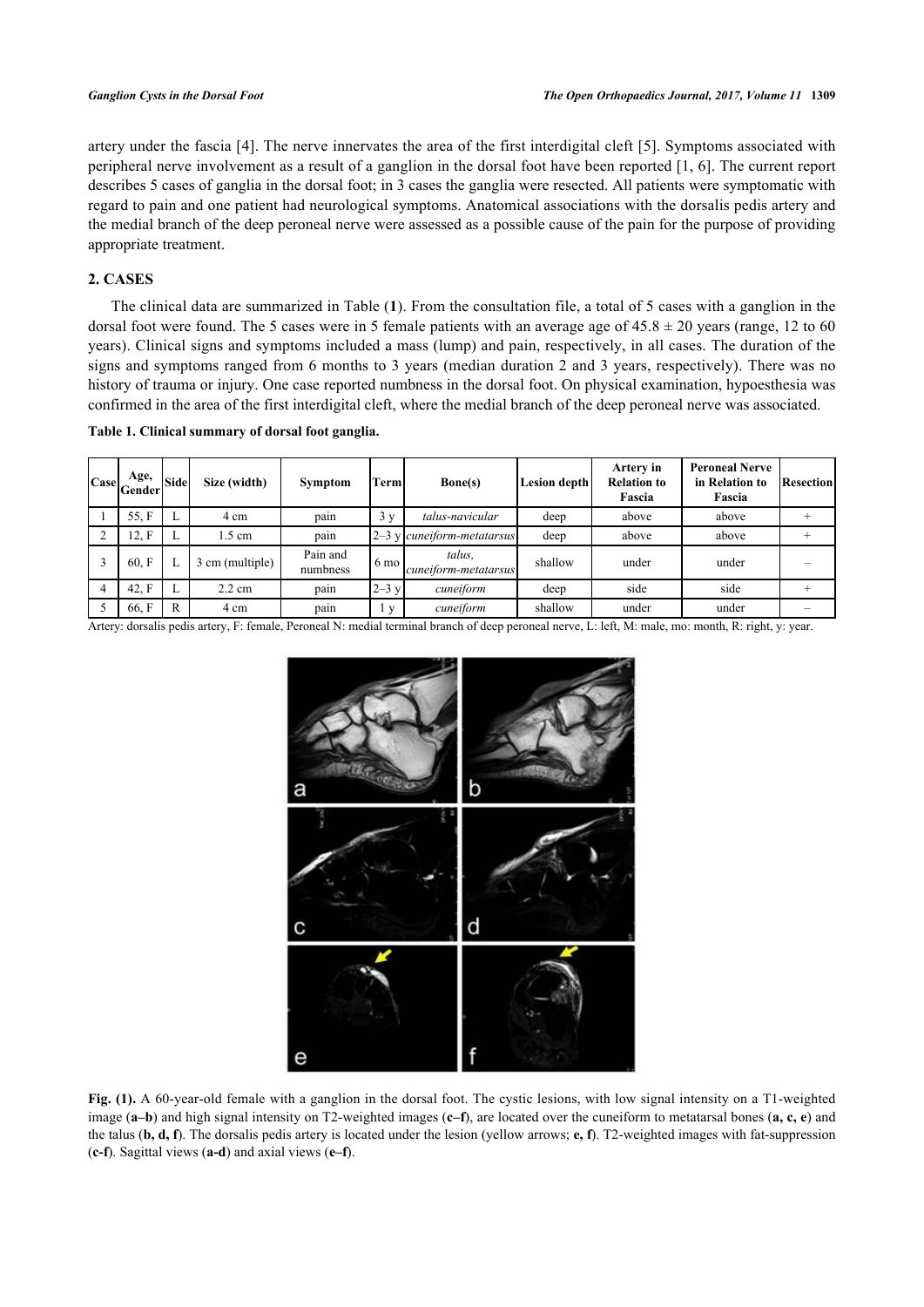#### **1310** *The Open Orthopaedics Journal, 2017, Volume 11 Sakamoto et al.*

For all cases, plain radiographs revealed no abnormalities of the foot. The diagnosis of a ganglion was made based upon a physical examination and magnetic resonance imaging (MRI) findings. MRI findings revealed a fibrous cystic lesion containing fluid material in all cases. The cystic lesion was located over the talus to the navicular (1 case), the cuneiform to the metatarsus (1 case), solely the cuneiform (2 cases), and the talus and the cuneiform-metatarsus for the case with multiple cystic lesions Fig. (**[1](#page-1-1)**). The signal intensity on the MRI for the interior of the lesions was consistent in all cases with homogenous low signal intensity on T1-weighted images and a homogenous high signal intensity on T2-weighted images. The cystic wall was characterized by low signal intensity on T1- and T2-weighted images. The sizes of the ganglia measured using the MRI ranged from 1.5 to 4.0 cm, with an average diameter of  $2.94 \pm 1.1$  cm. The lesions were on the right side in 4 cases, and on the left side in one case. In 3 cases, the lesions were located under the fascia Fig. (**[2](#page-2-0)**), and in 2 cases the lesions were above the fascia Fig. (**[3](#page-3-0)**). A singular nodule was present in 4 cases, whereas multiple cystic lesions were observed in 1 case.

<span id="page-2-0"></span>

**Fig. (2).** A 55-year-old female with a ganglion in the dorsal foot. A cystic lesion, with low signal intensity on a T1-weighted image (**a**) and high signal intensity on a T2-weighted image (**b–d**) located over the talus to the navicular (**a–b**). The dorsalis pedis artery is located over the lesion (yellow arrows; **c–d**). A T2-weighted image with fat-suppression (**c**). Sagittal views (**a–b**) and axial views (**c–d**).

Conservative treatment was recommended initially, except for the case with neurological symptoms. When requested by patients, a resection was performed on lesions with continuous symptoms lasting longer than 6 months. Eventually, 3 lesions were surgically resected, all of which were located deep under the fascia. During surgery, these cysts were carefully dissected from the artery and the nerve, using loupes. Histologically, the cystic wall was fibrocollagenous tissue with focal areas of myxoid change, characteristic of ganglion in each case. Adverse side effects of a neurological nature were not observed after the procedure for the 3 cases that underwent resection. Symptoms of pain disappeared after the resection. The 2 patients with lesions located over the fascia did not undergo surgical resection and reported persistent pain.

#### **3. DISCUSSION**

A ganglion is a cystic lesion containing mucinous materials. The diagnoses of a ganglion or ganglia in all the current cases were made following a physical examination and based on MRI findings that were consistent with the characteristics of a cystic lesion; that is, low-signal intensity on T1-weighted images and high signal intensity on T2 weighted images. MRIs also revealed the anatomical association of each ganglion with surrounding structures such as the vessels and the nerves.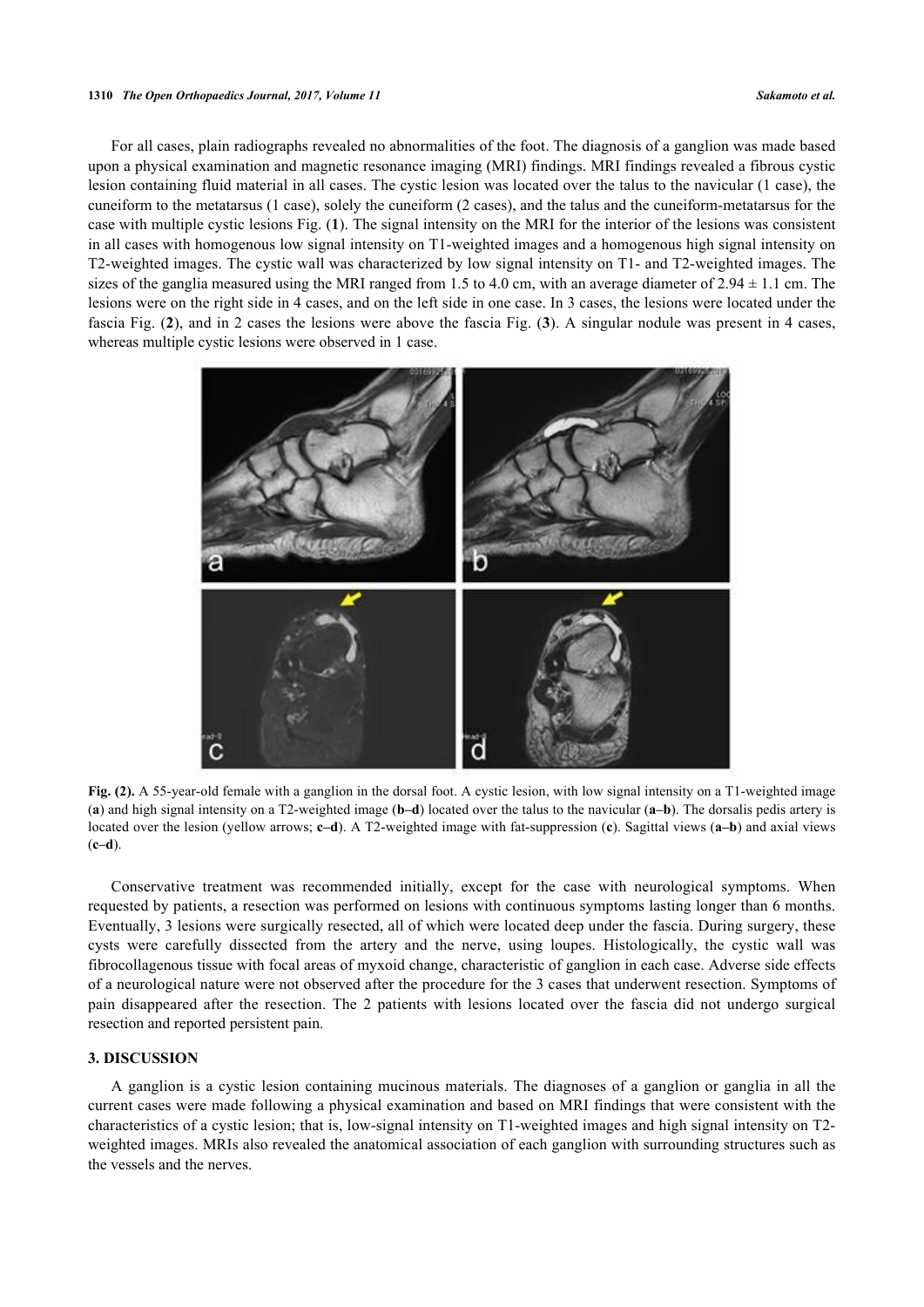In our series, all 5 patients reported pain in the dorsal foot and the size of the lesions ranged from 1.5 to 4.0 cm, with an average width of 2.9 cm. The lesions were generally flat-shaped with a thickness of less than 1 cm. The intensity of symptoms seemed to be related not only to the size of the ganglia [\[3](#page-4-2)], but also their specific location in the dorsal foot. The symptoms seemed to be related to the thin subcutaneous tissue over the foot bone, and all lesions were close to the dorsalis pedis artery and the medial branch of the deep peroneal nerve.

One among 5 of our cases had neurological symptoms which were associated with the medial branch of the deep peroneal nerve. Peripheral nerve symptoms due to a ganglion are rare [[7](#page-4-6) - [9\]](#page-4-7). The mechanisms causing the peripheral nerve symptoms related to ganglia have been reported to be compression, stretching, and friction [\[10](#page-4-8)]. A major cause of foot ganglion symptoms is associated with the wearing of shoes [[2](#page-4-1), [3\]](#page-4-2). Among 53 foot ganglion cases, 27 cases were located in the dorsal foot [\[2](#page-4-1)]. Two cases of dorsal foot ganglia causing neurological symptoms have been previously reported, in which the symptoms of pain were attributed to deep peroneal nerve involvement, similar to what occurred in the current case [[1](#page-4-0), [6](#page-4-5)]. The neurological symptoms in our current case had a working diagnosis of an intraneural ganglion, although the association with the medial branch of the deep peroneal nerve seemed obscure based on the MRI. Intraneural ganglia are unusual benign mucoid-containing cysts within the epineurium of the peripheral nerves [\[11](#page-4-9)]. The majority of these types of cases involve a lower extremity and affect the common peroneal nerve and its branches [[12,](#page-5-0) [13\]](#page-5-1). Intraneural ganglia arise from the joint and spread to the nerve *via* articular branching, similar to ganglia [[14,](#page-5-2) [15\]](#page-5-3).

The treatment strategy for ganglia is conservative and includes aspiration[[2\]](#page-4-1). When the lesion is recurrent or painful, surgical excision is recommended [[2,](#page-4-1) [16\]](#page-5-4). In our series, 3 out of the 5 patients underwent resection. The lesions were deeply located in cases that opted for resection. The deep location might contribute to the rather intense symptoms experienced, thus making it necessary to resect the dorsal foot ganglia. Nerve injury during ganglion resection procedures in the ankle and foot represents an adverse side effect, and cutaneous nerve injury occurs in 10% of resections [[17\]](#page-5-5). During dorsal foot ganglion resection procedures, paying attention to the medial dorsal cutaneous nerve is extremely important. The nerve is located over the fascia, and governs sensations in most of the dorsum of the foot [\[5](#page-4-4)].

<span id="page-3-0"></span>

**Fig. (3).** A 66-year-old female with a ganglion in the dorsal foot. The lesion, with low signal intensity on a T1-weighted image (**a–b**) and high signal intensity on a T2-weighted image (**c–d**), is shallowly located over the cuneiform. The dorsalis pedis artery is located below the lesion (yellow arrows; **d**) A T2-weighted image with fat-suppression (**d**). Sagittal views (**a, c**) and axial views (**b, d**).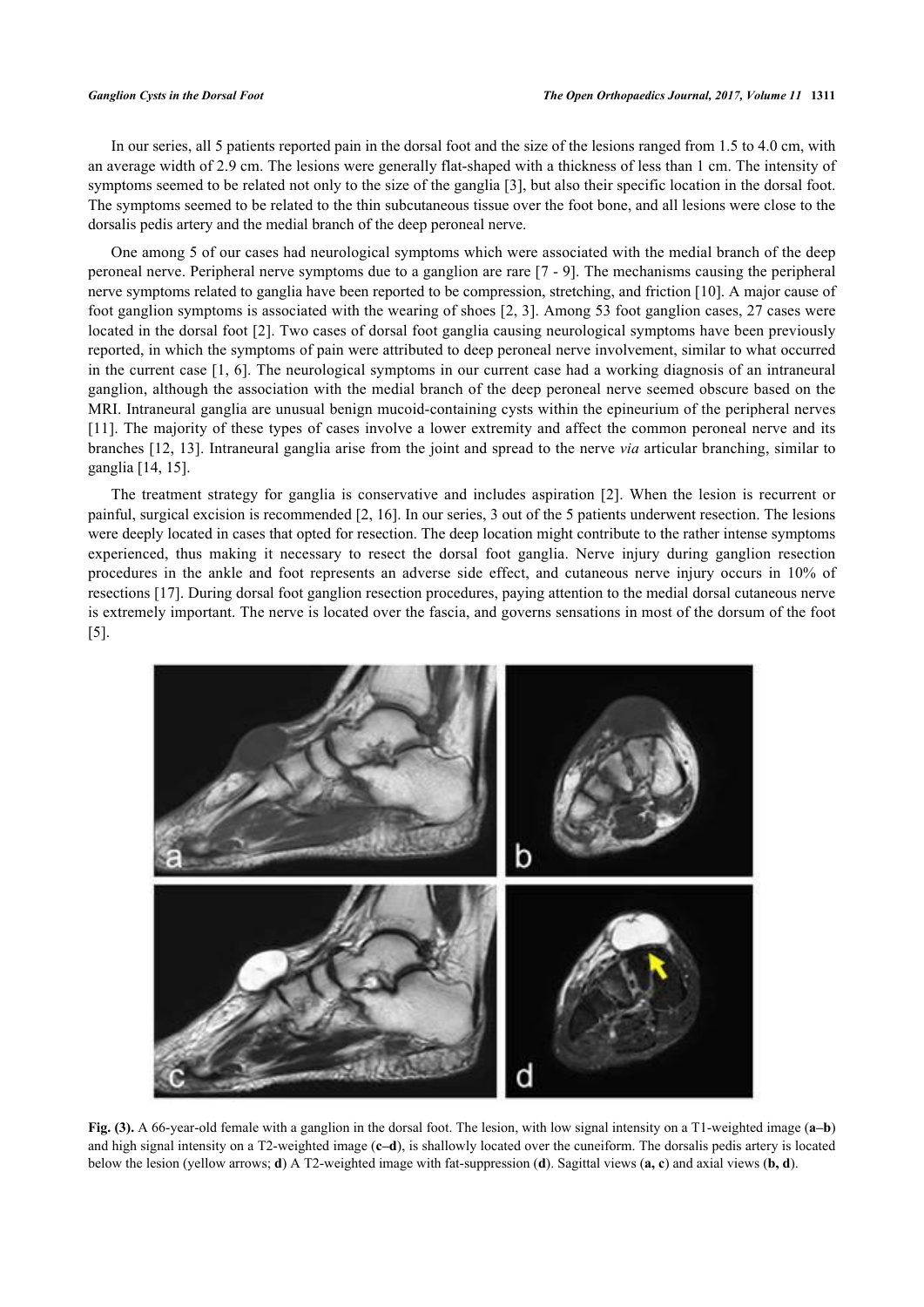## **CONCLUSION**

If ganglia develop in the foot, they are often symptomatic. We assume that the location of ganglia in the dorsal foot is a typical cause of persistent pain. In the current report, a small number of cases (5 in total) of ganglia in the dorsal foot were described retrospectively. Symptoms are generally mild, but in cases with a deeply located ganglion that presents with more intense pain and other neurological symptoms, resection may be necessary. In such cases, the availability of detailed anatomical data regarding the location and association of ganglia with other structures is recommended before any puncture or resection procedures to avoid potential nerve injury.

## **ABBREVIATION**

**MRI** = Magnetic resonance imaging

## **ETHICS APPROVAL AND CONSENT TO PARTICIPATE**

Not applicable.

## **HUMAN AND ANIMAL RIGHTS**

No Animals/Humans were used for studies that are base of this research.

#### **CONSENT FOR PUBLICATION**

Not applicable.

### **CONFLICT OF INTEREST**

The authors declare no conflict of interest, financial or otherwise.

#### **ACKNOWLEDGEMENTS**

Declared none.

### **REFERENCES**

- <span id="page-4-0"></span>[1] Casal D, Bilhim T, Pais D, Almeida MA, O'Neill JG. Paresthesia and hypesthesia in the dorsum of the foot as the presenting complaints of a ganglion cyst of the foot. Clin Anat 2010; 23(5): 606-10. [\[http://dx.doi.org/10.1002/ca.20997\]](http://dx.doi.org/10.1002/ca.20997) [PMID: [20544954](http://www.ncbi.nlm.nih.gov/pubmed/20544954)]
- <span id="page-4-1"></span>[2] Ahn JH, Choy WS, Kim HY. Operative treatment for ganglion cysts of the foot and ankle. J Foot Ankle Surg 2010; 49(5): 442-5. [\[http://dx.doi.org/10.1053/j.jfas.2010.06.006\]](http://dx.doi.org/10.1053/j.jfas.2010.06.006) [PMID: [20650661](http://www.ncbi.nlm.nih.gov/pubmed/20650661)]
- <span id="page-4-2"></span>[3] Ortega R, Fessell DP, Jacobson JA, Lin J, Van Holsbeeck MT, Hayes CW. Sonography of ankle Ganglia with pathologic correlation in 10 pediatric and adult patients. AJR Am J Roentgenol 2002; 178(6): 1445-9. [\[http://dx.doi.org/10.2214/ajr.178.6.1781445](http://dx.doi.org/10.2214/ajr.178.6.1781445)] [PMID: [12034614\]](http://www.ncbi.nlm.nih.gov/pubmed/12034614)
- <span id="page-4-3"></span>[4] Ranade AV, Rajanigandha V, Rai R, Ebenezer DA. Relationship between the deep peroneal nerve and dorsalis pedis artery in the foot: A cadaveric study. Clin Anat 2008; 21(7): 705-12. [\[http://dx.doi.org/10.1002/ca.20690\]](http://dx.doi.org/10.1002/ca.20690) [PMID: [18792965](http://www.ncbi.nlm.nih.gov/pubmed/18792965)]
- <span id="page-4-4"></span>[5] Moore KL, Dalley AF. Lower Limb. Philadelphia, PA: Lippincott Williams & Wilkins 2006.
- <span id="page-4-5"></span>[6] Dellon AL. Deep peroneal nerve entrapment on the dorsum of the foot. Foot Ankle 1990; 11(2): 73-80. [\[http://dx.doi.org/10.1177/107110079001100203\]](http://dx.doi.org/10.1177/107110079001100203) [PMID: [2265812](http://www.ncbi.nlm.nih.gov/pubmed/2265812)]
- <span id="page-4-6"></span>[7] Harbaugh KS, Tiel RL, Kline DG. Ganglion cyst involvement of peripheral nerves. J Neurosurg 1997; 87(3): 403-8. [\[http://dx.doi.org/10.3171/jns.1997.87.3.0403](http://dx.doi.org/10.3171/jns.1997.87.3.0403)] [PMID: [9285606\]](http://www.ncbi.nlm.nih.gov/pubmed/9285606)
- [8] Rawal A, Ratnam KR, Yin Q, Sinopidis C, Frostick SP. Compression neuropathy of common peroneal nerve caused by an extraneural ganglion: A report of two cases. Microsurgery 2004; 24(1): 63-6. [\[http://dx.doi.org/10.1002/micr.10203](http://dx.doi.org/10.1002/micr.10203)] [PMID: [14748028](http://www.ncbi.nlm.nih.gov/pubmed/14748028)]
- <span id="page-4-7"></span>[9] Macdonald DJ, Holt G, Vass K, Marsh A, Kumar CS. The differential diagnosis of foot lumps: 101 cases treated surgically in North Glasgow over 4 years. Ann R Coll Surg Engl 2007; 89(3): 272-5. [\[http://dx.doi.org/10.1308/003588407X168235\]](http://dx.doi.org/10.1308/003588407X168235) [PMID: [17394713](http://www.ncbi.nlm.nih.gov/pubmed/17394713)]
- <span id="page-4-8"></span>[10] Fernandez E, Pallini R, Lauretti L, *et al.* Neurosurgery of the peripheral nervous system: entrapment syndromes of the lower extremity. Surg Neurol 1999; 52(5): 449-52. [\[http://dx.doi.org/10.1016/S0090-3019\(99\)00130-5\]](http://dx.doi.org/10.1016/S0090-3019(99)00130-5) [PMID: [10595763](http://www.ncbi.nlm.nih.gov/pubmed/10595763)]
- <span id="page-4-9"></span>[11] Giele H, Le Viet D. Intraneural mucoid cysts of the upper limb. J Hand Surg 1997; 22(6): 805-9. [\[http://dx.doi.org/10.1016/S0266-7681\(97\)80454-8\]](http://dx.doi.org/10.1016/S0266-7681(97)80454-8) [PMID: [9457594](http://www.ncbi.nlm.nih.gov/pubmed/9457594)]